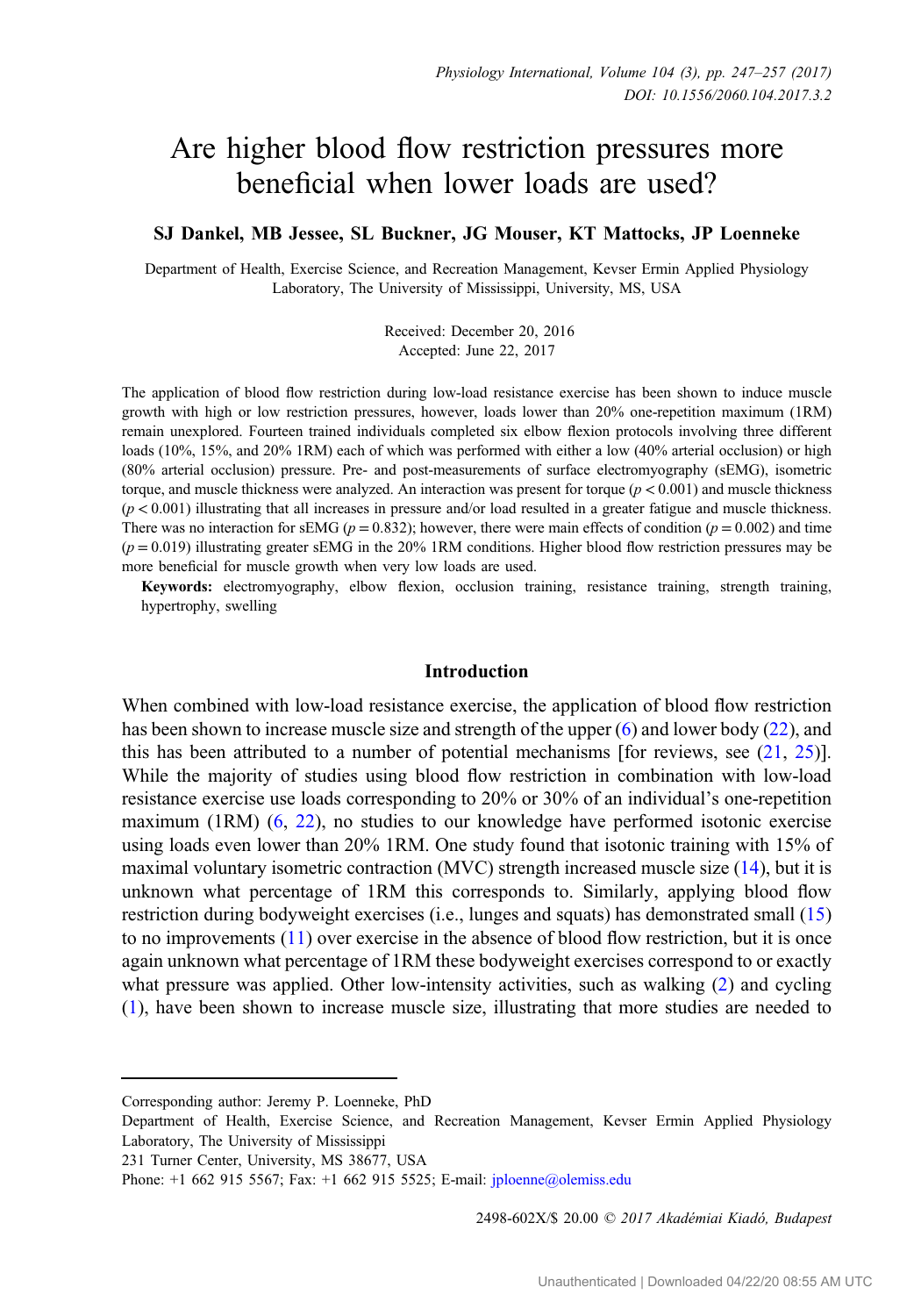examine the efficacy of blood flow restriction when combined with even lower loads  $(i.e.,  $\langle 20\% \text{ 1RM} \rangle$ .$ 

Performing low-load exercise to volitional failure has been shown to increase muscle size similar to that of blood flow-restricted exercise, albeit requiring a greater number of repetitions at the same relative load [\(8](#page-9-0), [9](#page-9-0)). While low-load exercise to volitional failure increases muscle size, there is likely a minimal loading threshold required to induce volitional failure through reductions in blood flow via contraction-induced increases in intramuscular pressure ([13\)](#page-9-0). Thus, artificially reducing blood flow through the application of blood flow restriction may be of greater importance when lower loads are used, with higher pressures creating an anabolic environment by inducing a greater level of fatigue ([5\)](#page-9-0). The importance of the blood flow restriction pressure has been examined in conjunction with 20% and 30% 1RM loads demonstrating that sEMG activity peaked at around 40%–50% of arterial occlusion pressure [\(5](#page-9-0), [20\)](#page-9-0), but lower loads may benefit from even higher pressures. The idea that higher pressures may be more advantageous when lower loads are used is supported by a training study detailing that increasing the pressure from 40% to 80% of arterial occlusion augmented muscle growth when used with a 20% 1RM load but had no greater effect when a 40% load was used ([17\)](#page-9-0). Furthermore, the application of blood flow restriction did not augment muscle growth, when applied during moderate- to high-load training using loads corresponding to 60% or 80% of 1RM [\(16](#page-9-0)).

The purpose of this study was to determine whether higher pressures augment acute muscular responses when exercising with very low exercise loads ( $\leq$ 20% 1RM). Given the importance of effort (i.e., approaching or reaching volitional failure) and motor unit recruitment on inducing muscle growth [\(23](#page-9-0)), combined with the relationship between acute swelling and muscle hypertrophy  $(18, 29)$  $(18, 29)$  $(18, 29)$  $(18, 29)$ , we sought to investigate the acute changes in sEMG, swelling, and torque immediately following each bout of blood flow-restricted exercise. We hypothesized that increasing the pressure and/or load would result in higher sEMG, greater torque decrements, and greater acute swelling.

#### Materials and Methods

#### Participants

A total of 14 resistance-trained (regularly performing upper-body resistance exercises, which included elbow flexion exercise twice per week) individuals (11 males and 3 females) between the ages of 18 and 35 were recruited for the study. Resistance-trained individuals were chosen so that the elbow flexion exercise was not a novel stimulus and allowed strength levels to remain stable across time. All individuals provided informed written consent for this study, which was approved by the University's Institutional Review Board. For all visits, individuals were instructed to refrain from (1) eating within 2 h, (2) consuming caffeine within 8 h, and (3) exercising within 24 h. Participants were excluded from the study, if they were tobacco users or had one or more predisposing risk factors for thromboembolism [\(24](#page-9-0)).

#### Study design

Participants came to the laboratory on four separate days, at the same time of day, with each visit separated by 5–10 days. On visit 1, the familiarization with exercise consisted of 15 repetitions completed on each arm with a pressure corresponding to 50% of the individuals predetermined arterial occlusion pressure. This pressure was chosen to give individuals an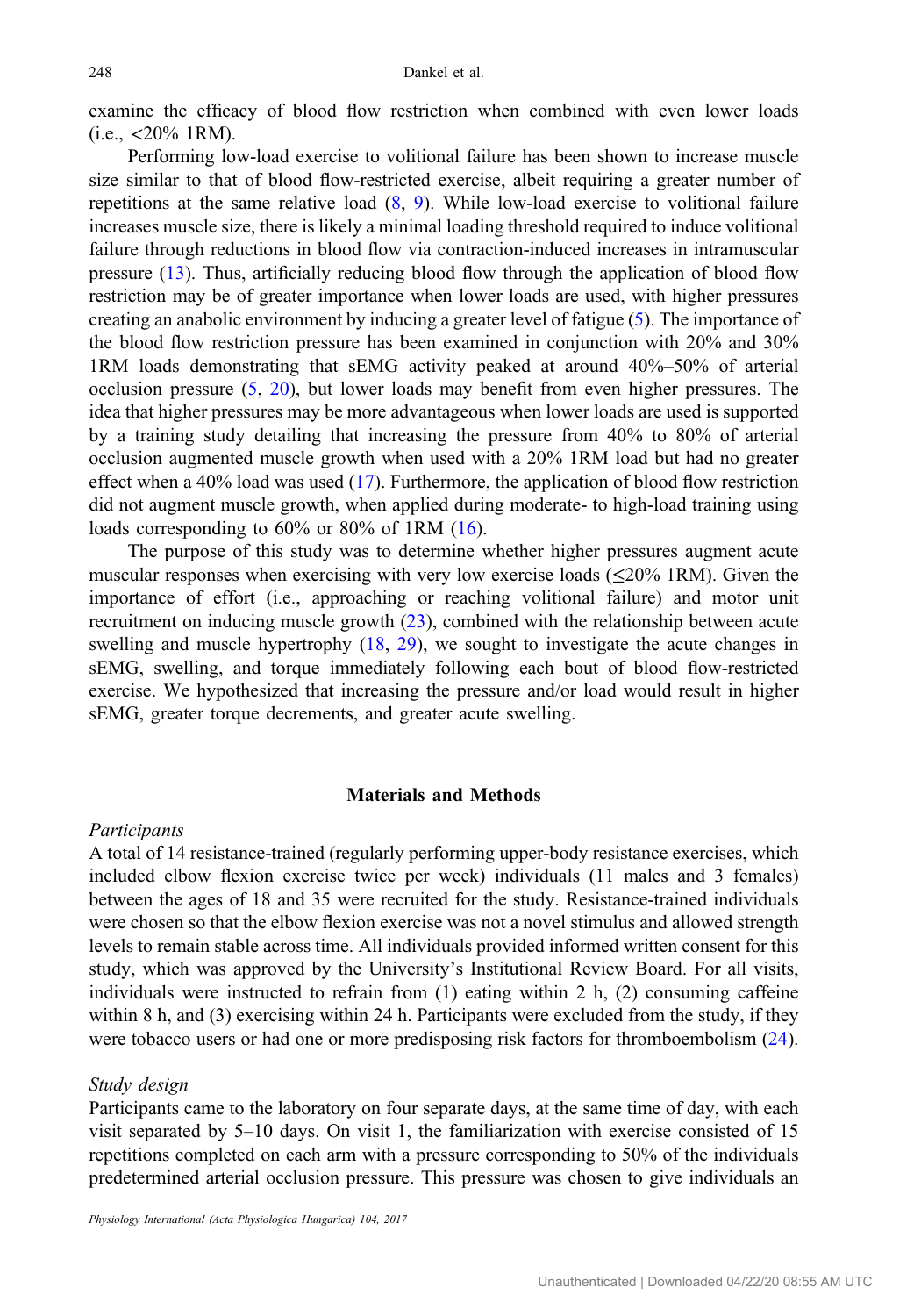idea of the exercise protocol without actually experiencing one of the included pressures. Visits 2–4 all involved the same procedures but differed based on the load lifted and level of restriction applied during exercise. Each of the exercise measurements began with a measure of arterial occlusion. Measurements of muscle size and MVC strength were taken before and immediately after the bout of exercise, while sEMG was taken during the preexercise MVC and throughout the exercise. Individuals then rested in the seated position for 15 min before performing the same procedure on the contralateral arm. Both arms were exercised for two conditions per session and thus six total conditions were completed over the three exercise sessions.

#### Arterial occlusion pressure

The arterial occlusion pressure was taken in the standing position and recorded as the minimal pressure in which a pulse was no longer present at the radial artery using an MD6 Doppler Probe (Hokanson, Bellevue, WA, USA). An E20 rapid cuff inflator (Hokanson) was used to inflate a 5-cm-wide nylon cuff (Hokanson) to 50 mmHg before being progressively increased by 1 mmHg increments until a pulse was no longer detected. This measurement was taken each visit following 10 min of quiet rest, except when taken between arms, in which case individuals were allotted 15 min of rest.

# 1RM

A 1RM for the unilateral elbow flexor exercise was obtained on both arms for each individual on visit 1. Briefly, participants warmed up with a load corresponding to an estimated 30% 1RM. Following the brief warm-up, the load was increased to approximately 90% of the individuals 1RM and participants performed one repetition. Thereafter, the load was either increased or decreased until a 1RM was obtained. The dumbbell was handed to each individual at full elbow extension and participants were instructed to keep their back and heels against the wall during all 1RM attempts to ensure strict form. A 1RM was usually obtained between 3 and 5 repetitions.

#### Muscle thickness

Muscle thickness was measured at 70% of the distance between the acromion process and lateral epicondyle of the humerus. Using B-mode ultrasound (General Electric, Fairfield, CT, USA), the distance between the muscle–fat and muscle–bone interface was measured by placing a 10-MHz linear array probe on the anterior portion of the upper arm while using conductive gel to avoid depressing the skin. Two images were then taken at each time point and the average of the two measurements was recorded as the muscle thickness. The coefficient of variation for this measurement was calculated as 2% and the minimal difference was calculated as 0.2 cm using methods described previously [\(26](#page-9-0)).

#### Surface electromyography (sEMG)

sEMG was recorded from the elbow flexors of each arm during exercise. Electrodes were placed between the medial acromion and the antecubital fossa at one third the distance from the antecubital fossa. The skin was shaved, abraded, and cleaned with alcohol wipes. Bipolar electrodes were placed over the muscle belly with an interelectrode distance of 20 mm. The ground electrode was placed on the 7th cervical vertebrae at the neck ([12\)](#page-9-0). The surface electrodes were connected to an amplifier and digitized (iWorx, Dover, NH, USA). The signal was filtered (low-pass filter 500 Hz; high-pass filter 10 Hz), amplified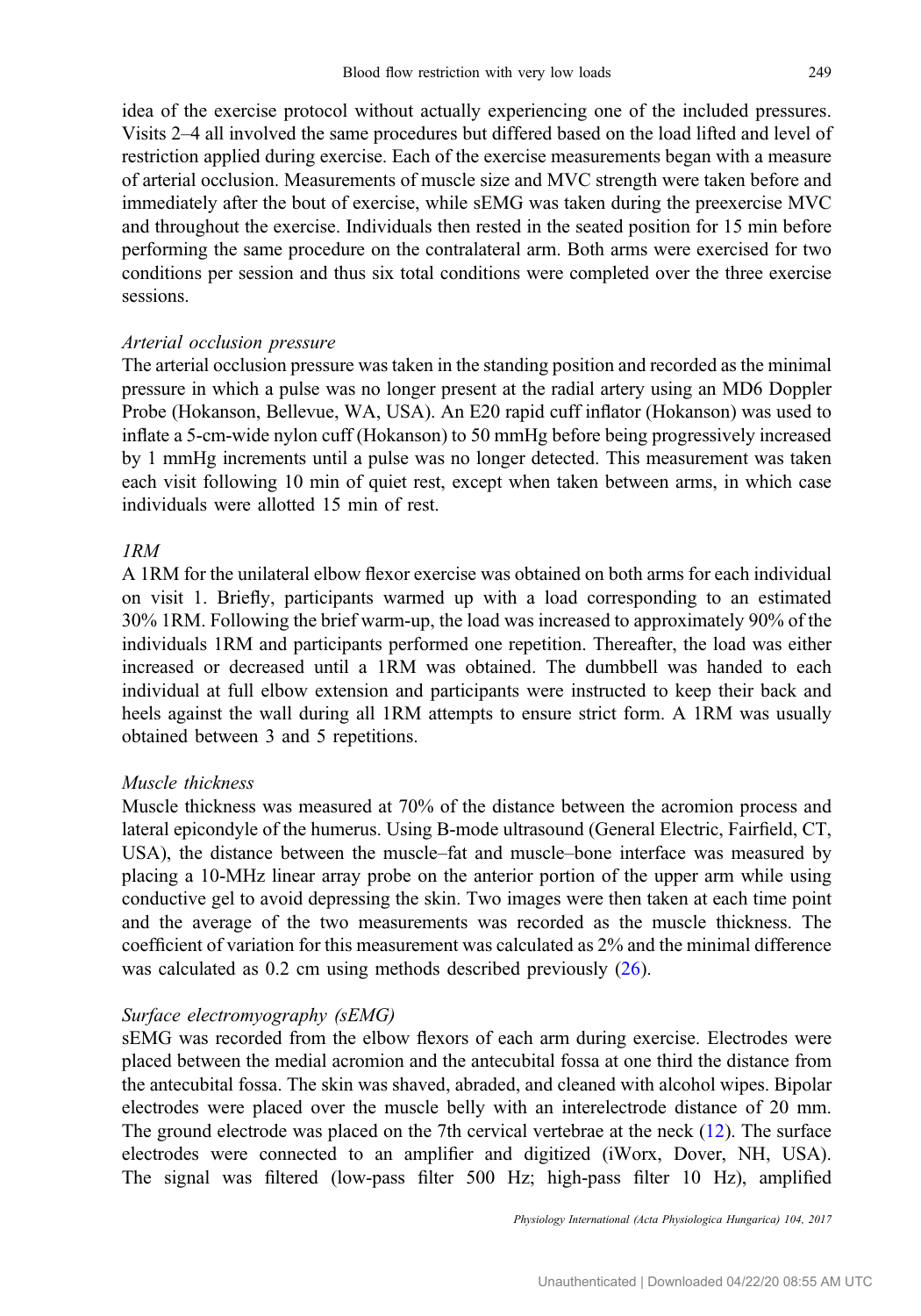(1,000×), and sampled at a rate of 1 KHz. Before the exercise bout, the participant performed two MVCs on an isokinetic dynamometer (Biodex System 4 Medical Systems, Shirley, NY, USA) with the elbow flexors at a joint angle of 60° with 60 s of rest between each attempt. sEMG was continuously recorded from the elbow flexors during each exercise bout. Computer software program (iWorx) was used to analyze the data. sEMG amplitude (root mean square) was analyzed from the average of the first 3 repetitions and the average of the last 3 repetitions for each set and expressed relative to the highest preexercise MVC (%MVC).

# MVC

Participants were asked to sit in an isokinetic dynamometer, with the seat and lever arm adjusted for each individual. After weighing the limb to correct for gravity, the lever arm was locked into place at 60° of elbow flexion. Participants were then asked to contract using their elbow flexors by pulling against the lever arm as hard as possible for a 3-s period. Participants performed two contractions separated by a 1-min rest period on each arm, with the exception of the immediate postexercise MVC in which only one contraction was completed to avoid allowing additional recovery time. The maximum amount of torque produced was recorded as the MVC for that particular time point. Participants were blinded to their MVC results during testing. The coefficient of variation for this measurement was calculated as 7% and the minimal difference was calculated as 10.8 Nm using methods described previously ([26](#page-9-0)).

# Exercise protocol

Unilateral elbow flexion exercise was performed using dumbbells. During each visit, participants were randomly assigned a load of either 10%, 15%, or 20% of their 1RM and a pressure corresponding to either 40% or 80% of their predetermined arterial occlusion pressure (six total conditions). These specific pressures were chosen based on a previous study examining chronic muscle adaptations ([17](#page-9-0)). Individuals then performed four sets of exercise consisting of 30 goal repetitions on the first set, and 15 goal repetitions for each of the following three sets. A 30-s rest period was given between each set. If individuals could not complete all of the goal repetitions, they stopped the exercise and rested until the start of the next set. This protocol was chosen to enable comparisons with previous studies [\(5,](#page-9-0) [20](#page-9-0)).

# Statistical analysis

All statistical analyses were computed using SPSS version 23. A  $6 \times 4$  repeated measures analysis of variance (ANOVA) was used to determine differences in repetitions across sets and sEMG during the first 3 and last 3 repetitions of each set. If there was an interaction, a one-way repeated measures ANOVA was performed within each condition across each set and within sets across each condition. If no interaction was present, main effects were analyzed. A  $6 \times 2$  repeated measures ANOVA was used to determine differences in MVC strength and muscle thickness. If there was an interaction, a oneway repeated measures ANOVA was performed across conditions at each time point and a paired t-test was used to compare differences between pre and post. When one-way repeated measure ANOVAs were performed, a Fisher's least significant difference post hoc test was used to determine where the differences were. Statistical significance was set at  $p \leq 0.05$ .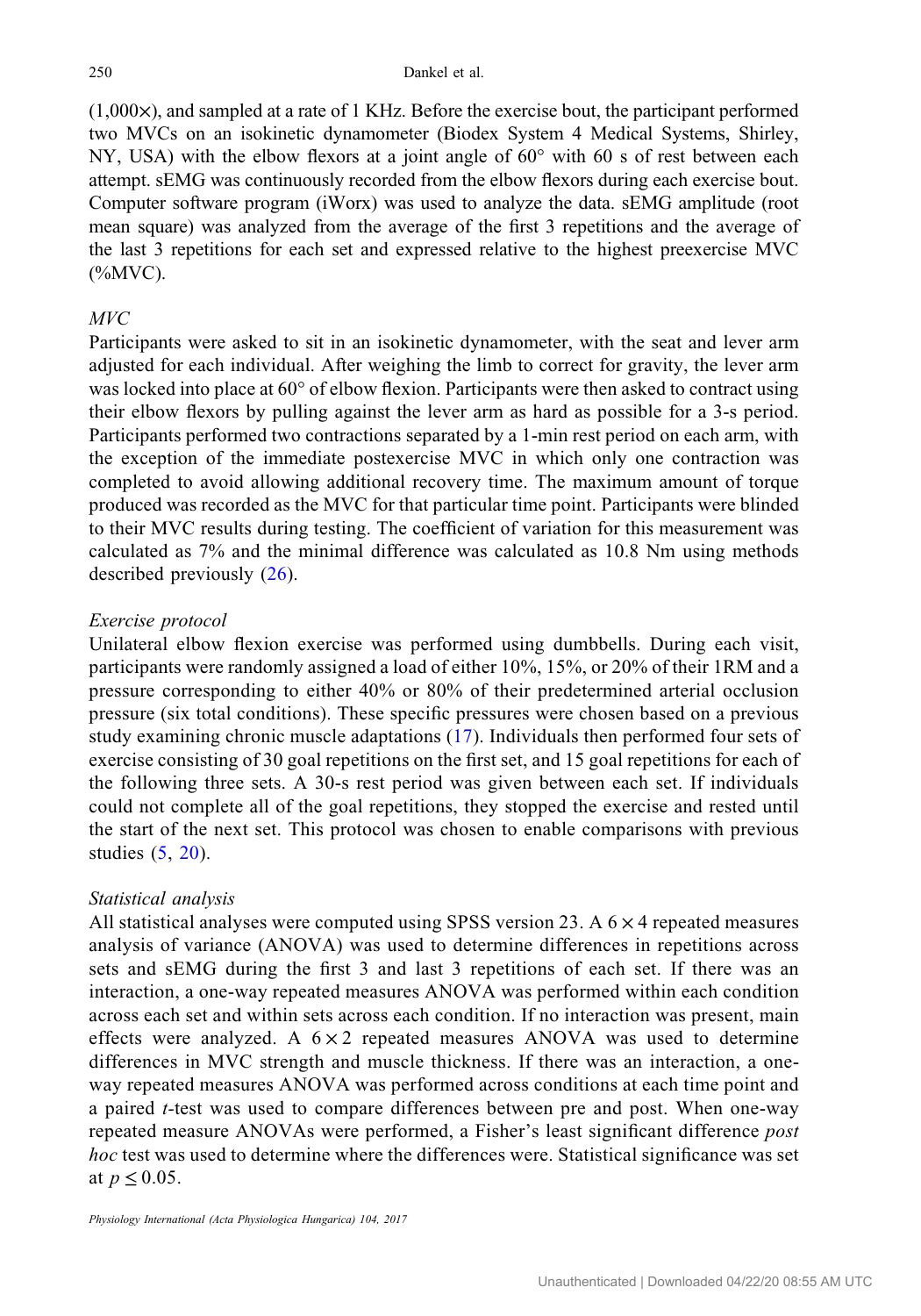## Results

## Descriptive statistics

All results are expressed as mean [95% confidence interval (CI)] unless noted otherwise. The mean age, height, and body mass, respectively, were as follows: 24 (95% CI: 22–26) years, 175 (95% CI: 169–181) cm, and 83 (95% CI: 75–92) kg. In addition, the average 1RM was 25.7 (95% CI: 20.8–30.7) kg and the average arterial occlusion pressure was 151 (95% CI: 138–164) mmHg. This corresponded to an average applied pressure of 59 (95% CI: 54–65) mmHg for the 40% arterial occlusion pressure conditions and 122 (95% CI: 111–132) mmHg for the 80% arterial occlusion pressure conditions.

# sEMG

There was an interaction for sEMG amplitude of the first 3 repetitions of each set ( $p = 0.003$ ). sEMG amplitude was the highest during the 20% 1RM condition and the first 3 repetitions of sets 2, 3, and 4 had significantly greater amplitude than the first 3 repetitions of set 1 (Table [I](#page-5-0)). There was no interaction for sEMG during the final 3 repetitions of each set ( $p = 0.832$ ); however, there was a main effect of condition  $(p = 0.002)$  with greater sEMG amplitude during the 20% 1RM conditions, and a main effect of time detailing higher sEMG in sets 2,3, and 4 when compared with set 1 ( $p = 0.019$ ; Table [I](#page-5-0)).

# Repetitions

There was an interaction for repetitions completed ( $p < 0.001$ ) with the 20% 1RM conditions resulting in fewer repetitions during the final two sets (Table [II\)](#page-6-0), although post hoc comparisons were not statistically significant. Notably, the only conditions that did not result in all repetitions being completed were the 20% 1RM conditions.

## Acute muscle thickness

For acute changes in muscle thickness (a marker of swelling), there was an interaction  $(p < 0.001)$  with all conditions increasing from pre to post (Table [III](#page-6-0)). Acute muscle thickness appeared to be impacted by increasing pressures and loads, with the largest increase observed in the 20% 1RM and 80% arterial occlusion pressure condition.

# Torque

There was an interaction ( $p < 0.001$ ) for torque with both higher pressures and higher loads resulting in greater acute decrements in torque (a marker of fatigue; Table [IV](#page-6-0)). Relative mean decrements in torque at the group level ranged from 7.5% in the 10% 1RM/40% arterial occlusion to 44.5% in the 20% 1RM/80% arterial occlusion condition.

# Discussion

The main finding from this study was that the use of higher pressures during very low-load (10%–20% 1RM) exercise increased fatigue (decrement in torque) but did not increase sEMG amplitude. The only increase in sEMG amplitude occurred from increasing the exercise load independent of the pressures applied. Furthermore, we observed that the only conditions that did not complete all of the target repetitions were those performed using a 20% 1RM load. Finally, all conditions resulted in acute muscle swelling, with a slightly greater swelling response observed following higher pressures and loads.

Physiology International (Acta Physiologica Hungarica) 104, 2017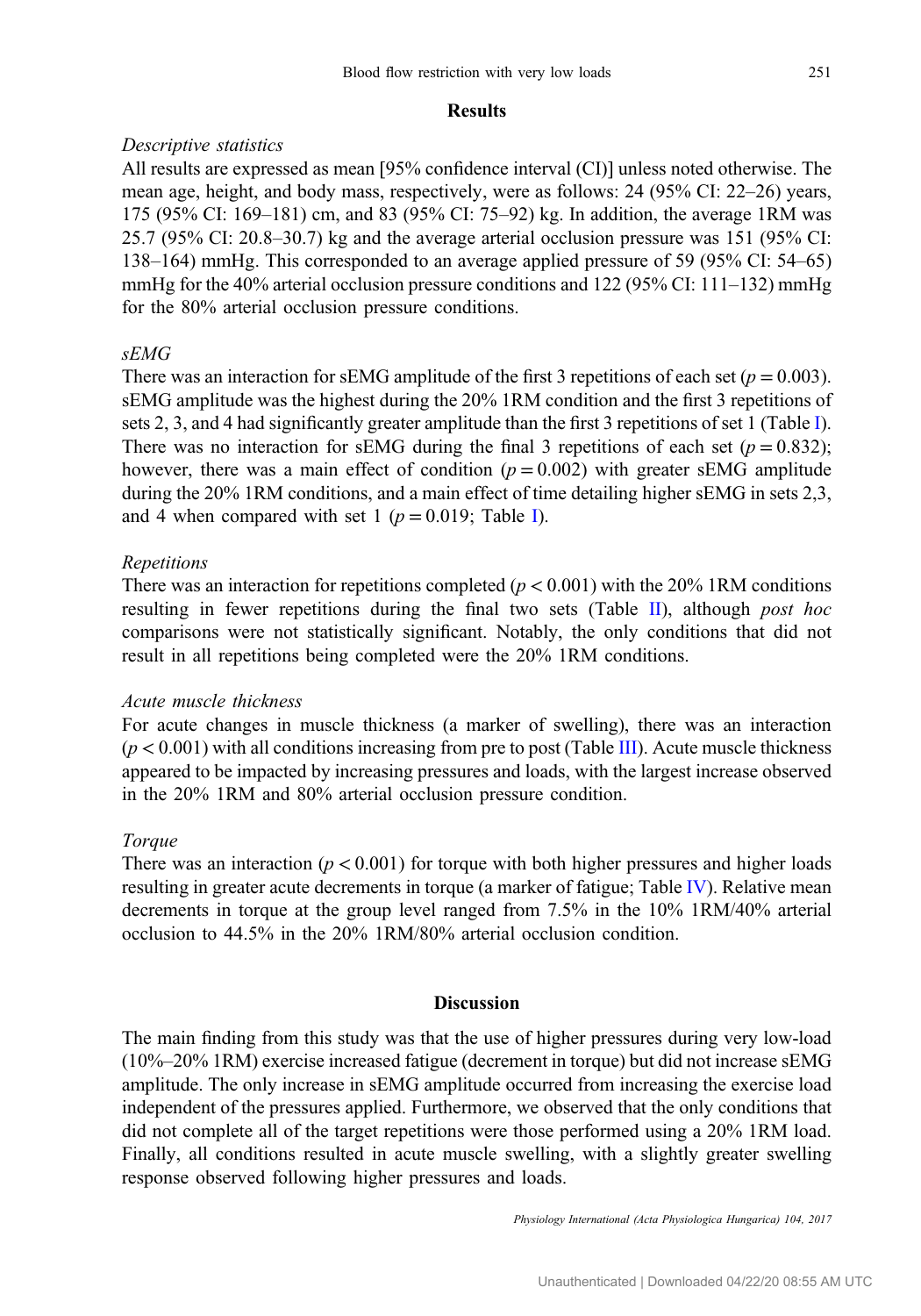Table I. Surface electromyography (sEMG)

<span id="page-5-0"></span>

|                                                 | Set 1   | Set 2               | Set 3           | Set 4           | Time                                       |  |  |
|-------------------------------------------------|---------|---------------------|-----------------|-----------------|--------------------------------------------|--|--|
| First 3 repetitions                             |         |                     |                 |                 |                                            |  |  |
| 10% 1RM, 40% arterial<br>occlusion              | 30(25)  | 29 $(27)^{a,b,c,d}$ | $29(26)^{a,b}$  | 31 $(29)^{a,b}$ | <b>ND</b>                                  |  |  |
| 10% 1RM, 80% arterial<br>occlusion              | 21(8)   | $22 (9)^a$          | $25 (14)^a$     | $27 (13)^a$     | $1 \text{ vs. } 3, 4; 2 \text{ vs. } 3, 4$ |  |  |
| 15% 1RM, 40% arterial<br>occlusion              | 24(11)  | $27 (7)^{b}$        | $28(10)^a$      | 30 $(11)^a$     | 4 vs. 1, 2, 3                              |  |  |
| 15% 1RM, 80% arterial<br>occlusion              | 24(6)   | 28 $(7)^{b,c}$      | 30 $(9)^{a,b}$  | $31(9)^a$       | $1 \text{ vs. } 2, 3, 4; 2 \text{ vs. } 3$ |  |  |
| 20% 1RM, 40% arterial<br>occlusion              | 32(14)  | 35 $(9)^d$          | 38 $(11)^{b,c}$ | 41 $(15)^{b}$   | <b>ND</b>                                  |  |  |
| 20% 1RM, 80% arterial<br>occlusion              | 29(10)  | 39 $(13)^d$         | 44 $(16)^c$     | 44 $(15)^{b}$   | $1 \text{ vs. } 2, 3, 4$                   |  |  |
| Last 3 repetitions                              |         |                     |                 |                 |                                            |  |  |
| 10% 1RM, 40% arterial<br>occlusion <sup>a</sup> | 37(28)  | 37(31)              | 37(29)          | 36(27)          | $1 \text{ vs. } 2, 3, 4$                   |  |  |
| 10% 1RM, 80% arterial<br>occlusion <sup>a</sup> | 30(12)  | 34(16)              | 37(20)          | 36(16)          | $1 \text{ vs. } 2, 3, 4$                   |  |  |
| 15% 1RM, 40% arterial<br>occlusion <sup>a</sup> | 36(12)  | 38(13)              | 40(12)          | 40(13)          | $1 \text{ vs. } 2, 3, 4$                   |  |  |
| 15% 1RM, 80% arterial<br>occlusion <sup>a</sup> | 37(8)   | 40(10)              | 42 (10)         | 43 (14)         | $1 \text{ vs. } 2, 3, 4$                   |  |  |
| 20% 1RM, 40% arterial<br>occlusion <sup>b</sup> | 53 (16) | 56 (18)             | 57(21)          | 55 (21)         | $1 \text{ vs. } 2, 3, 4$                   |  |  |
| 20% 1RM, 80% arterial<br>occlusionb             | 48 (16) | 56 $(21)$           | 56(23)          | 57 (24)         | $1 \text{ vs. } 2, 3, 4$                   |  |  |

Based on the interaction term, simple effects were interpreted for the first 3 repetitions and main effects were interpreted for the last 3 repetitions. Superscript letters denote significant differences across condition within each set. If two conditions contain at least one of the same superscript letters, they are not statistically different from one another. The time column details significant differences within condition at each time point. All results are mean (standard deviation). 1RM: one-repetition maximum; ND: no significant differences

Contrary to our hypothesis, increasing the blood flow restriction pressure did not result in greater sEMG amplitude when lower loads were used. It should be mentioned that two individuals in this study had uncharacteristically high sEMG during the 10% 1RM conditions and this appeared to be the result of low sEMG amplitude during the preexercise MVC, which was used to normalize sEMG during exercise. The vastly differential response of these two individuals is apparent in the high standard deviations for the 10% 1RM conditions (Table I), and this appeared to mask a more distinct gradient between sEMG and the load being used. Our sEMG measure was used as an indirect marker of motor unit recruitment, which is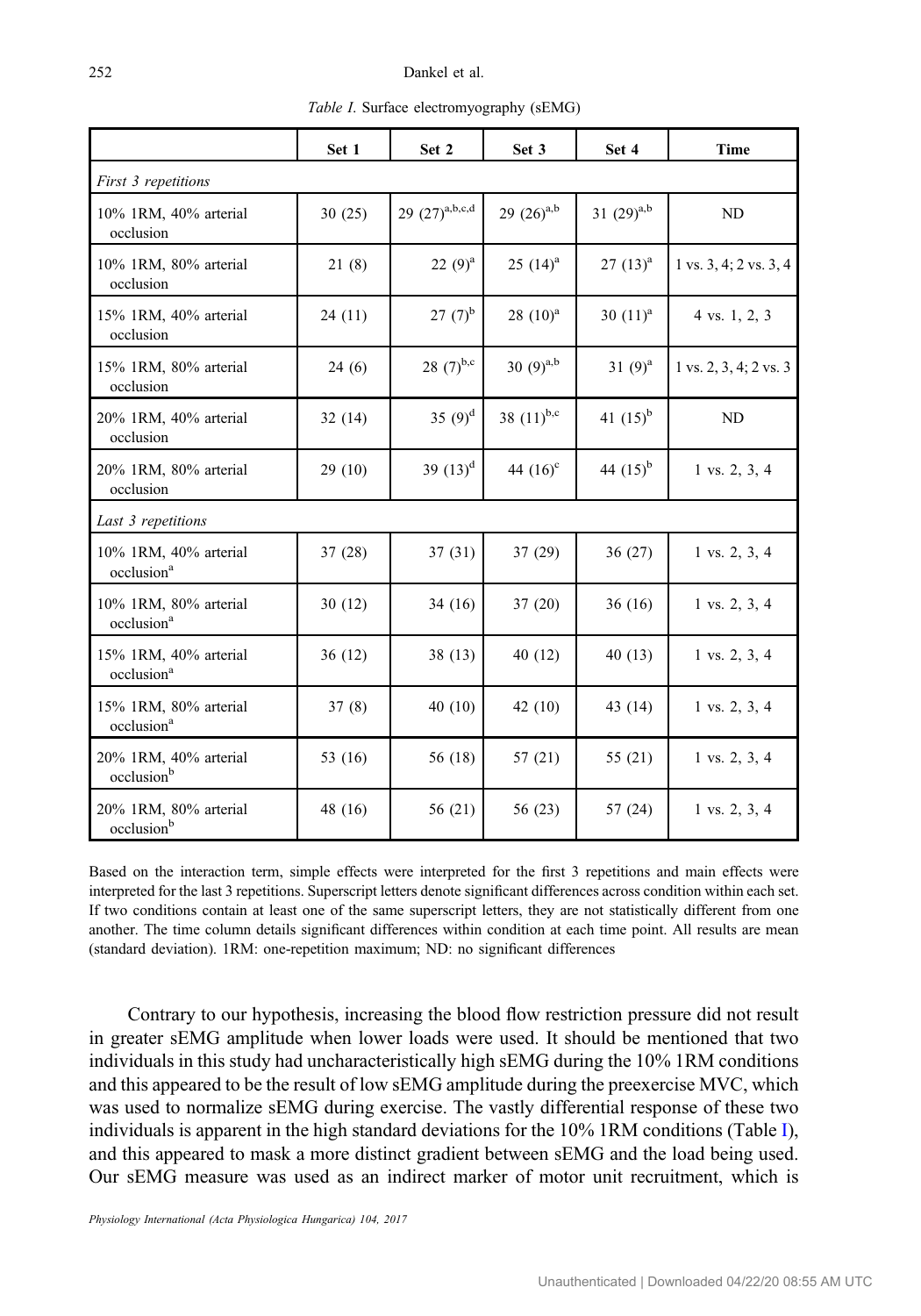<span id="page-6-0"></span>

|                                 | Set 1 | Set 2  | Set 3 | Set 4 |
|---------------------------------|-------|--------|-------|-------|
| 10% 1RM, 40% occlusion pressure | 30(0) | 15(0)  | 15(0) | 15(0) |
| 10% 1RM, 80% occlusion pressure | 30(0) | 15(0)  | 15(0) | 15(0) |
| 15% 1RM, 40% occlusion pressure | 30(0) | 15(0)  | 15(0) | 15(0) |
| 15% 1RM, 80% occlusion pressure | 30(0) | 15(0)  | 15(0) | 15(0) |
| 20% 1RM, 40% occlusion pressure | 30(0) | 15(0)  | 15(0) | 14(1) |
| 20% 1RM, 80% occlusion pressure | 30(0) | 15 (0) | 13(2) | 12(4) |

Table II. Repetitions

1RM: one-repetition maximum

|                                 | Pre         | <b>Post</b>           | $\Delta$ (95% confidence interval) |
|---------------------------------|-------------|-----------------------|------------------------------------|
| 10% 1RM, 40% occlusion pressure | 4.7(0.9)    | 4.9 $(1.0)^a$         | $0.1$ $(0.1, 0.2)^*$               |
| 10% 1RM, 80% occlusion pressure | 4.7 $(1.0)$ | 5.0 $(0.9)^{a,c,d}$   | $0.3(0.2, 0.3)^*$                  |
| 15% 1RM, 40% occlusion pressure | 4.7(0.9)    | 5.0 $(0.9)^{b,e}$     | $0.3(0.2, 0.4)^*$                  |
| 15% 1RM, 80% occlusion pressure | 4.7(0.9)    | 5.1 $(0.9)^{\circ}$   | $0.4(0.3, 0.4)^*$                  |
| 20% 1RM, 40% occlusion pressure | 4.7(0.9)    | 5.1 $(1.0)^{a,b,c,d}$ | $0.3$ $(0.2, 0.4)^*$               |
| 20% 1RM, 80% occlusion pressure | 4.7(0.9)    | 5.1 $(0.9)^{a,d,e}$   | $0.4(0.3, 0.4)^*$                  |

Table III. Swelling

Values are expressed in cm as the acute increase in muscle thickness measured immediately after the exercise protocol. Superscript letters indicate significant differences. If two conditions contain at least one of the same superscript letters, they are not statistically different from one another. All results are mean (standard deviation). 1RM: one-repetition maximum.

\*Significant increase from pre to post within each condition

|                                 | Pre         | Post                  | $\Delta$ (95% confidence interval) |
|---------------------------------|-------------|-----------------------|------------------------------------|
| 10% 1RM, 40% occlusion pressure | 68.9 (27.8) | 63.7 $(28.8)^a$       | $-5.2$ $(-7.2, -3.2)^*$            |
| 10% 1RM, 80% occlusion pressure | 72.5 (27.3) | 55.5 $(19.2)^{a}$     | $-17.0$ $(-27.1, -6.9)^*$          |
| 15% 1RM, 40% occlusion pressure | 72.2 (27.5) | 57.1 $(21.3)^a$       | $-15.0$ $(-22.3, -7.9)^*$          |
| 15% 1RM, 80% occlusion pressure | 68.6(29.0)  | 47.8 $(22.9)^{b}$     | $-20.7$ $(-29.2, -12.2)^*$         |
| 20% 1RM, 40% occlusion pressure | 70.3 (27.6) | 45.9 $(21.5)^{b,c}$   | $-24.4$ $(-32.9, -15.8)^*$         |
| 20% 1RM, 80% occlusion pressure | 72.8 (31.0) | 40.3 $(19.9)^{\circ}$ | $-32.4$ $(-44.8, -20.1)^*$         |

Values are expressed in Nm as the drop in maximal isometric strength immediately after the exercise protocol. There was an interaction with different superscript letters indicating differences between groups at the post-measure. All results are mean (standard deviation). 1RM: one-repetition maximum.

\*All groups decreased significantly from pre to post

Physiology International (Acta Physiologica Hungarica) 104, 2017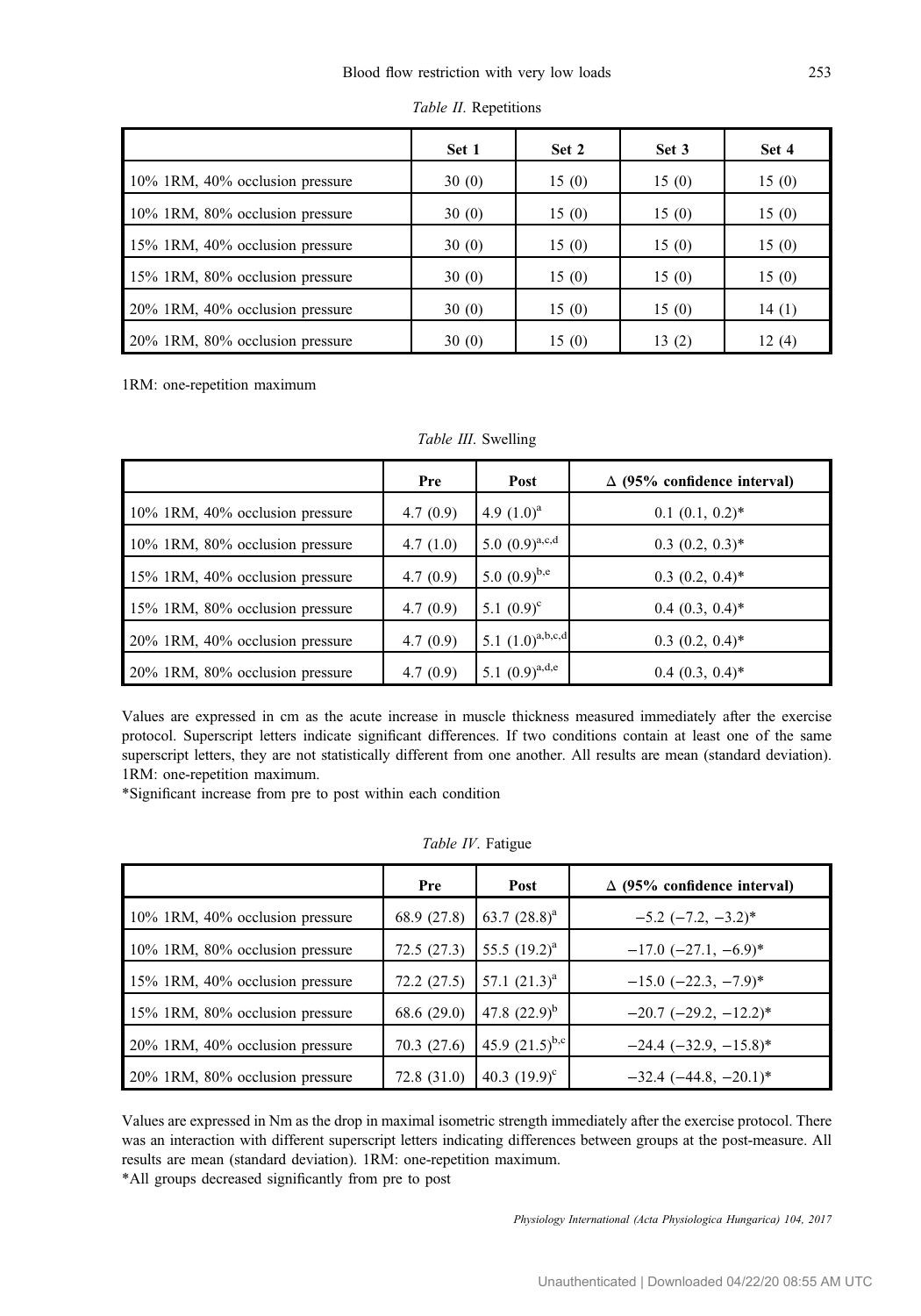thought to be an important factor with respect to muscle growth [\(23](#page-9-0)). Importantly, sEMG is an estimate of the maximum motor unit recruitment at a given time and inferring muscle activation off of sEMG amplitude may be particularly problematic when using lower loads [\(10](#page-9-0)) as motor units can be derecruited and subsequently rerecruited to allow for the recovery of specific motor units  $(27, 28)$  $(27, 28)$  $(27, 28)$  $(27, 28)$  $(27, 28)$ . Since there only needs to be a great enough force to overcome the load being lifted, it is possible to hypothesize that there were no true differences in motor unit recruitment, but rather, a greater number of motor units were required to be recruited at one specific time to overcome the 20% load as opposed to the 10% or 15% loads. Thus, we may have detailed the minimal sEMG amplitude required at one given time to overcome the specific load used, as opposed to identifying motor unit recruitment throughout the exercise protocol.

While we hypothesized that sEMG activity would increase across all loads and pressures as a result of a more stressful stimulus, the idea that sEMG did not increase with increasing pressures leads us to question whether this hypothesis was correct. We saw a clear gradient in the decrement in torque induced by each protocol, such that any increase in pressure and/or load resulted in greater fatigue (Table [IV\)](#page-6-0). Despite all protocols differing in our marker of fatigue, only the load had an impact on sEMG. Given that fatigue causes an increase in motor unit recruitment [\(3](#page-9-0)), it would seem as though the maximal sEMG that could be achieved within each given load was already met as it was not augmented by an increase in fatigue. The combined results of fatigue and sEMG appear to further detail the potential limitations of inferring motor unit recruitment from sEMG amplitude. A previous blood flow restriction study found that increasing the pressure from 40% to 80% of arterial occlusion pressure resulted in greater muscle growth when a 20% 1RM load was used [\(17](#page-9-0)). We did not observe any changes in sEMG between the 20% 1RM conditions under 40% and 80% arterial occlusion pressures, and would have inferred from our acute findings that both would have resulted in similar chronic muscle adaptations when in fact they differed. It should be mentioned that the previous training study incorporated lower-body exercise ([17\)](#page-9-0), whereas we examined upper-body exercise in this study. Even so, this discrepancy may further question how meaningful sEMG data is when attempting to infer chronic training adaptations based on acute resistance exercise protocols incorporating lower loads ([10\)](#page-9-0). Therefore, it remains unknown how important the pressure is with respect to very low-load blood flowrestricted exercise, but it appears that increasing the pressure results in decrements in torque (a marker of fatigue). Another previous study observed no differences in muscle growth in response to 40% and 90% arterial occlusion pressures when using a 30% 1RM load [\(5](#page-9-0)), although it should be mentioned that these protocols did not differ in the acute decrements in torque (i.e., fatigue) caused by each protocol. This may support the hypothesis that the restrictive pressure may be more important as the relative load is decreased.

The increase in acute muscle thickness that was present across all conditions may demonstrate a similar anabolic potential, given the association between acute muscle swelling and muscle growth ([18](#page-9-0), [29](#page-10-0)). This hypothesis was made as concentric blood flow-restricted exercise induced greater acute swelling and long-term muscle growth when compared with eccentric blood flow restriction exercise ([26](#page-9-0)), but this association with muscle growth may not be causative. Using muscle swelling as a marker of the anabolic potential of a given protocol should be interpreted with caution as simply applying the pressure cuff independent of exercise has been shown to induce muscle swelling ([19\)](#page-9-0), although this has been accompanied by an attenuation of atrophy but not an increase in muscle size [\(4\)](#page-9-0). This may also detail that muscle swelling may be less sensitive to changes in pressure and loads in comparison with fatigue,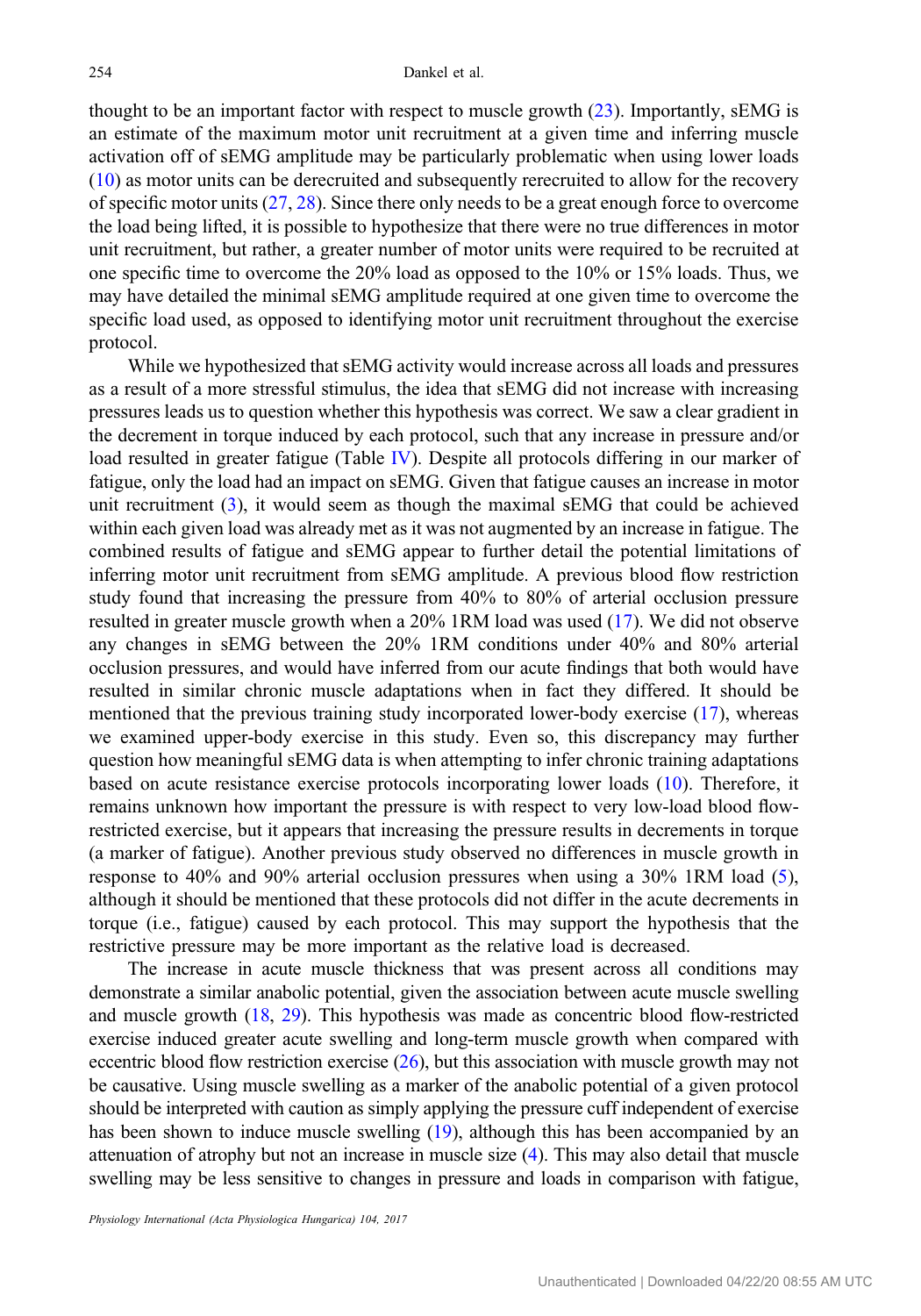<span id="page-8-0"></span>given all protocols appeared to swell to a similar extent (Table [III](#page-6-0)), yet clear differences in fatigue were observed (Table [IV](#page-6-0)). While muscle swelling may be an important marker of muscle growth, it is unlikely to play a large mechanistic role in this process [\(20\)](#page-9-0).

Finally, the reporting of repetitions demonstrates that only the 20% 1RM condition caused some individuals to reach volitional failure, with even fewer repetitions completed during the 20% 1RM condition combined with the higher pressure (80% arterial occlusion pressure), as opposed to the 20% 1RM condition with the lower pressure (40% arterial occlusion pressure). This would also support our hypothesis that perhaps higher pressures are more advantageous, given it brought individuals to, or closer to, volitional failure ([23\)](#page-9-0). Had this study been performed again, it may be beneficial to avoid using the traditional blood flow restriction protocol and simply have all individuals exercise to volitional failure as this would have ensured a common stimulus across all individuals ([7\)](#page-9-0). This would have allowed us to analyze the number of repetitions required to bring the individuals to volitional failure, which would also have detailed the importance of different pressure/load combinations. Thus, it may be more beneficial to steer away from the traditional blood flow restriction protocol assigning a set number of repetitions [1 set of 30 followed by 3 sets of 15 repetitions ([6,](#page-9-0) [22\)](#page-9-0)] and simply administer protocols taking all individuals to volitional failure.

As with all observational studies, this study is not without limitations. We used a standard blood flow restriction protocol to help analyze the stimulus being applied within the literature, but this likely resulted in a differential stimulus across individuals depending on differences in repetitions that could be completed at a set load. In addition, we used sEMG as a marker of motor unit recruitment but did not analyze the activity of specific motor units; however, this method is commonly used to infer chronic muscle adaptations from acute protocols and was used to build a profile of each stimulus.

In conclusion, higher restriction pressures induce a greater level of fatigue but do not alter sEMG activity during low-load (10%–20% 1RM) blood flow-restricted exercise. These results may detail the limitation using sEMG to infer motor unit recruitment during low-load resistance training protocols, while also detailing that both higher pressures and loads contribute to the fatigue caused by blood flow-restricted exercise. Altogether, these results suggest that higher pressures may be more beneficial for blood flow-restricted exercise when very low loads are used; however, chronic training studies are necessary to clarify this hypothesis examining loads even lower than 20% 1RM.

#### Acknowledgements

None.

## Conflict of interest

The authors declare no conflict of interest.

#### REFERENCES

- 1. Abe T, Fujita S, Nakajima T, Sakamaki M, Ozaki H, Ogasawara R, Sugaya M, Kudo M, Kurano M, Yasuda T, Sato Y, Ohshima H, Mukai C, Ishii N: Effects of low-intensity cycle training with restricted leg blood flow on thigh muscle volume and  $VO_{2max}$  in young men. J. Sports Sci. Med. 9(3), 452–458 (2010)
- 2. Abe T, Kearns CF, Sato Y: Muscle size and strength are increased following walk training with restricted venous blood flow from the leg muscle, Kaatsu-walk training. J. Appl. Physiol. 100(5), 1460–1466 (2006)

Physiology International (Acta Physiologica Hungarica) 104, 2017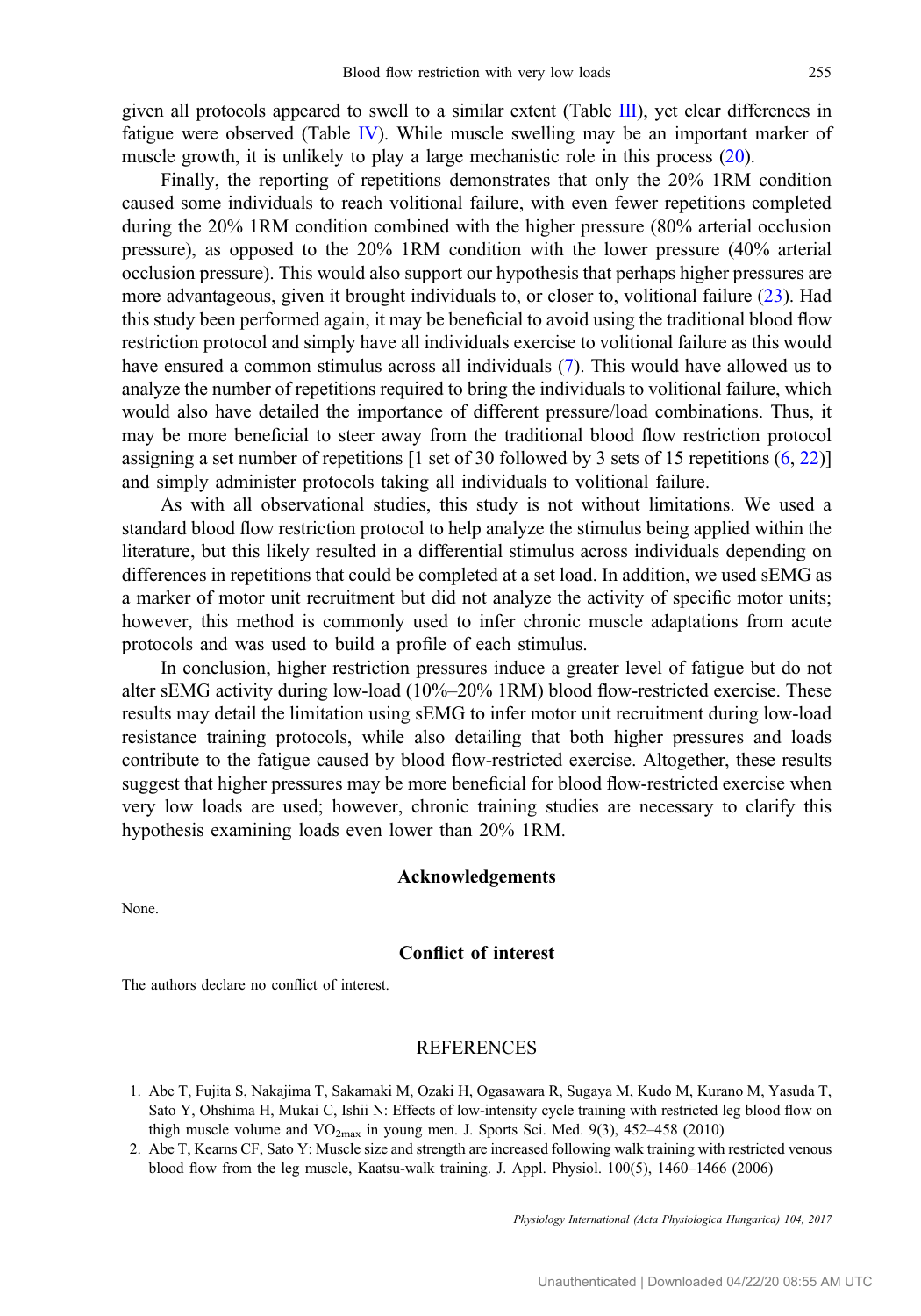- <span id="page-9-0"></span>3. Adam A, De Luca CJ: Firing rates of motor units in human vastus lateralis muscle during fatiguing isometric contractions. J. Appl. Physiol. 99(1), 268–280 (2005)
- 4. Clark BC, Fernhall B, Ploutz-Snyder LL: Adaptations in human neuromuscular function following prolonged unweighting: I. Skeletal muscle contractile properties and applied ischemia efficacy. J. Appl. Physiol. 101(1), 256–263 (2006)
- 5. Counts BR, Dankel SJ, Barnett BE, Kim D, Mouser JG, Allen KM, Thiebaud RS, Abe T, Bemben MG, Loenneke JP: Influence of relative blood flow restriction pressure on muscle activation and muscle adaptation. Muscle Nerve 53(3), 438–445 (2016)
- 6. Dankel SJ, Jessee MB, Abe T, Loenneke JP: The effects of blood flow restriction on upper-body musculature located distal and proximal to applied pressure. Sports Med. 46(1), 23–33 (2015)
- 7. Dankel SJ, Jessee MB, Mattocks KT, Mouser JG, Counts BR, Buckner SL, Loenneke JP: Training to fatigue: the answer for standardization when assessing muscle hypertrophy? Sports Med. 47(6), 1021–1027 (2017)
- 8. Fahs CA, Loenneke JP, Thiebaud RS, Rossow LM, Kim D, Abe T, Beck TW, Feeback DL, Bemben DA, Bemben MG: Muscular adaptations to fatiguing exercise with and without blood flow restriction. Clin. Physiol. Funct. Imaging 35(3), 167–176 (2015)
- 9. Farup J, de Paoli F, Bjerg K, Riis S, Ringgard S, Vissing K: Blood flow restricted and traditional resistance training performed to fatigue produce equal muscle hypertrophy. Scand J. Med. Sci. Sports 25(6), 754–763 (2015)
- 10. Fisher J, Steele J, Smith D: High- and low-load resistance training: interpretation and practical application of current research findings. Sports Med. 47, 393–400 (2017)
- 11. Head P, Austen B, Browne D, Campkin T, Barcellona M: Effect of practical blood flow restriction training during bodyweight exercise on muscular strength, hypertrophy and function in adults: a randomised controlled trial. Int. J. Ther. Rehabil. 22(6), 263–271 (2015)
- 12. Hermens HJ, Freriks B, Disselhorst-Klug C, Rau G: Development of recommendations for SEMG sensors and sensor placement procedures. J. Electromyogr. Kinesiol. 10(5), 361–374 (2000)
- 13. Järvholm U, Styf J, Suurkula M, Herberts P: Intramuscular pressure and muscle blood flow in supraspinatus. Eur. J. Appl. Physiol. 58(3), 219–224 (1988)
- 14. Kacin A, Strazar K: Frequent low-load ischemic resistance exercise to failure enhances muscle oxygen delivery and endurance capacity. Scand J. Med. Sci. Sports 21(6), e231–e241 (2011)
- 15. Kang DY, Kim HS, Lee KS, Kim YM: The effects of bodyweight-based exercise with blood flow restriction on isokinetic knee muscular function and thigh circumference in college students. J. Phys. Ther. Sci. 27(9), 2709– 2712 (2015)
- 16. Laurentino G, Ugrinowitsch C, Aihara AY, Fernandes AR, Parcell AC, Ricard M, Tricoli V: Effects of strength training and vascular occlusion. Int. J. Sports Med. 29(8), 664–667 (2008)
- 17. Lixandrão ME, Ugrinowitsch C, Laurentino G, Libardi CA, Aihara AY, Cardoso FN, Tricoli V, Roschel H: Effects of exercise intensity and occlusion pressure after 12 weeks of resistance training with blood-flow restriction. Eur. J. Appl. Physiol. 115(12), 2471–2480 (2015)
- 18. Loenneke JP, Fahs CA, Rossow LM, Abe T, Bemben MG: The anabolic benefits of venous blood flow restriction training may be induced by muscle cell swelling. Med. Hypotheses 78(1), 151–154 (2012)
- 19. Loenneke JP, Fahs CA, Thiebaud RS, Rossow LM, Abe T, Ye X, Kim D, Bemben MG: The acute muscle swelling effects of blood flow restriction. Acta Physiol. Hung. 99(4), 400–410 (2012)
- 20. Loenneke JP, Kim D, Fahs CA, Thiebaud RS, Abe T, Larson RD, Bemben DA, Bemben MG: Effects of exercise with and without different degrees of blood flow restriction on torque and muscle activation. Muscle Nerve 51(5), 713–721 (2015)
- 21. Loenneke JP, Wilson GJ, Wilson JM: A mechanistic approach to blood flow occlusion. Int. J. Sports Med. 31(1), 1–4 (2010)
- 22. Loenneke JP, Wilson JM, Marín PJ, Zourdos MC, Bemben MG: Low intensity blood flow restriction training: a meta-analysis. Eur. J. Appl. Physiol. 112(5), 1849–1859 (2011)
- 23. Morton RW, McGlory C, Phillips SM: Nutritional interventions to augment resistance training-induced skeletal muscle hypertrophy. Front. Physiol. 6, 245 (2015)
- 24. Motykie GD, Zebala LP, Caprini JA, Lee CE, Arcelus JI, Reyna JJ, Cohen EB: A guide to venous thromboembolism risk factor assessment. J. Thromb. Thrombolysis 9(3), 253–262 (2000)
- 25. Pearson SJ, Hussain SR: A review on the mechanisms of blood-flow restriction resistance training-induced muscle hypertrophy. Sports Med. 45(2), 187–200 (2015)
- 26. Weir JP: Quantifying test-retest reliability using the intraclass correlation coefficient and the SEM. J. Strength Cond. Res. 19(1), 231–240 (2005)